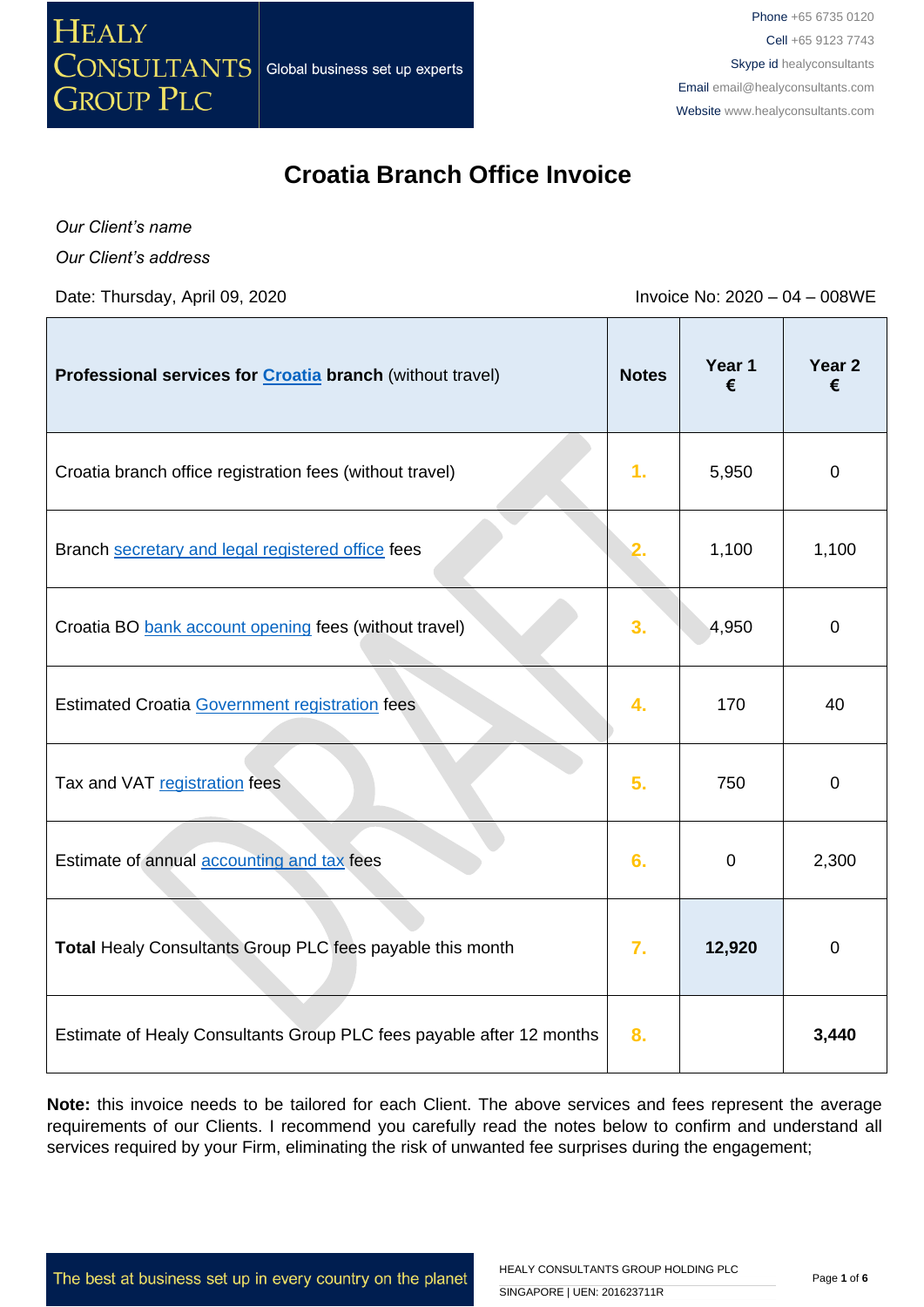

# **Croatia Branch Office Invoice**

#### *Notes to invoice above*

**1.** Healy Consultants Group PLC' fees to legally register our Clients' Croatia branch office within [two weeks](http://www.healyconsultants.com/croatia-company-registration/fees-timelines/#timelines)  [\(click link\)](http://www.healyconsultants.com/croatia-company-registration/fees-timelines/#timelines) by **i)** choosing the M&AA for our Client's business activities; **ii)** reserving a branch name with [Commercial court;](http://www.vsrh.hr/EasyWeb.asp?pcpid=282) **iii)** settling our accountant and lawyer fees and **iv)** preparing a high quality branch incorporation application for [Commercial court;](http://www.vsrh.hr/EasyWeb.asp?pcpid=282)

All [engagement fees](http://www.healyconsultants.com/company-registration-fees/) (click link) are agreed and paid up front and agree to the fees published on our country web pages. Consequently, there are no hidden fees, surprises or ambushes throughout the engagement. All engagement deadlines are agreed up front in the form of a [detailed project plan,](http://www.healyconsultants.com/index-important-links/example-project-plan/) mapping out [deliverables](http://www.healyconsultants.com/deliverables-to-our-clients/) by week throughout the engagement term;



Every week during the engagement, Healy Consultants Group PLC will email our Client a detailed status [update.](http://www.healyconsultants.com/index-important-links/weekly-engagement-status-email/) Our Client is immediately informed of engagement problems together with solutions. Your dedicated engagement manager is reachable by phone, Skype, live chat and email and will communicate in your preferred language;

**2.** In accordance with Croatia's [Law on Associations No. 88 10/2001,](http://www.legislationline.org/documents/action/popup/id/5882) a Croatian branch office shall as from the date of its incorporation have a legal registered office in Croatia, to which all official Government communications and notices may be addressed. To comply with this statutory requirement, Healy Consultants Group PLC Croatia business office will be the registered office address for your Croatia branch office. Thereafter, this address will be used to receive government correspondence including **i)** tax letters; **ii)** notice of the legal annual return and **iii)** all government communications. Most of our Clients wish to place [Healy Consultants Group PLC'](http://www.healyconsultants.com/corporate-outsourcing-services/company-secretary-and-legal-registered-office/) office address on invoices, contracts, websites and business cards;

Healy Consultants Group PLC will be pleased to open a Croatia BO bank account without our Client travel. It is a time consuming task, and Healy Consultants Group PLC will shelter our Client from the associated administrative challenges. As you can appreciate, it is a difficult task to obtain bank account approval through a newly formed branch when shareholders, directors and bank signatories reside overseas. Healy Consultants Group PLC will prepare a business plan for the bank to optimize the probability of BO bank account approval. Depending on our Client's business and nationality, there is a 20% probability the banks will request a bank signatory to travel for a one-hour bank interview. Healy Consultants Group PLC will try its best to negotiate with the bank for a travel exemption. If our Client must travel to Croatia for BO bank account opening, Healy Consultants Group PLC will refund our Client €950;

If our Client is not comfortable with only a Croatia BO bank account, Healy Consultants Group PLC will be pleased to open [an international branch](http://www.healyconsultants.com/international-banking/) bank account (click link) outside of Croatia. Examples include New York, Germany, Liechtenstein, Austria, Bulgaria, South Africa, Australia, London, South America or Dubai. All banks will be top tier banks in these countries with excellent internet banking services. Example of our global banking partners include HSBC, Standard Chartered Bank, Citibank, Barclays, Standard bank, ANZ bank, VTB bank, UBS, Credit Suisse;

The banks enjoys ultimate power of approval of BO bank account applications. Consequently, guaranteed success is outside of Healy Consultants Group PLC' control. What is inside our control is the preparation and submission of a high-quality bank application that maximizes the likelihood of approval. To date, we enjoy high approval record because of [our global banking relationships](http://www.healyconsultants.com/international-banking/corporate-accounts/) and determination.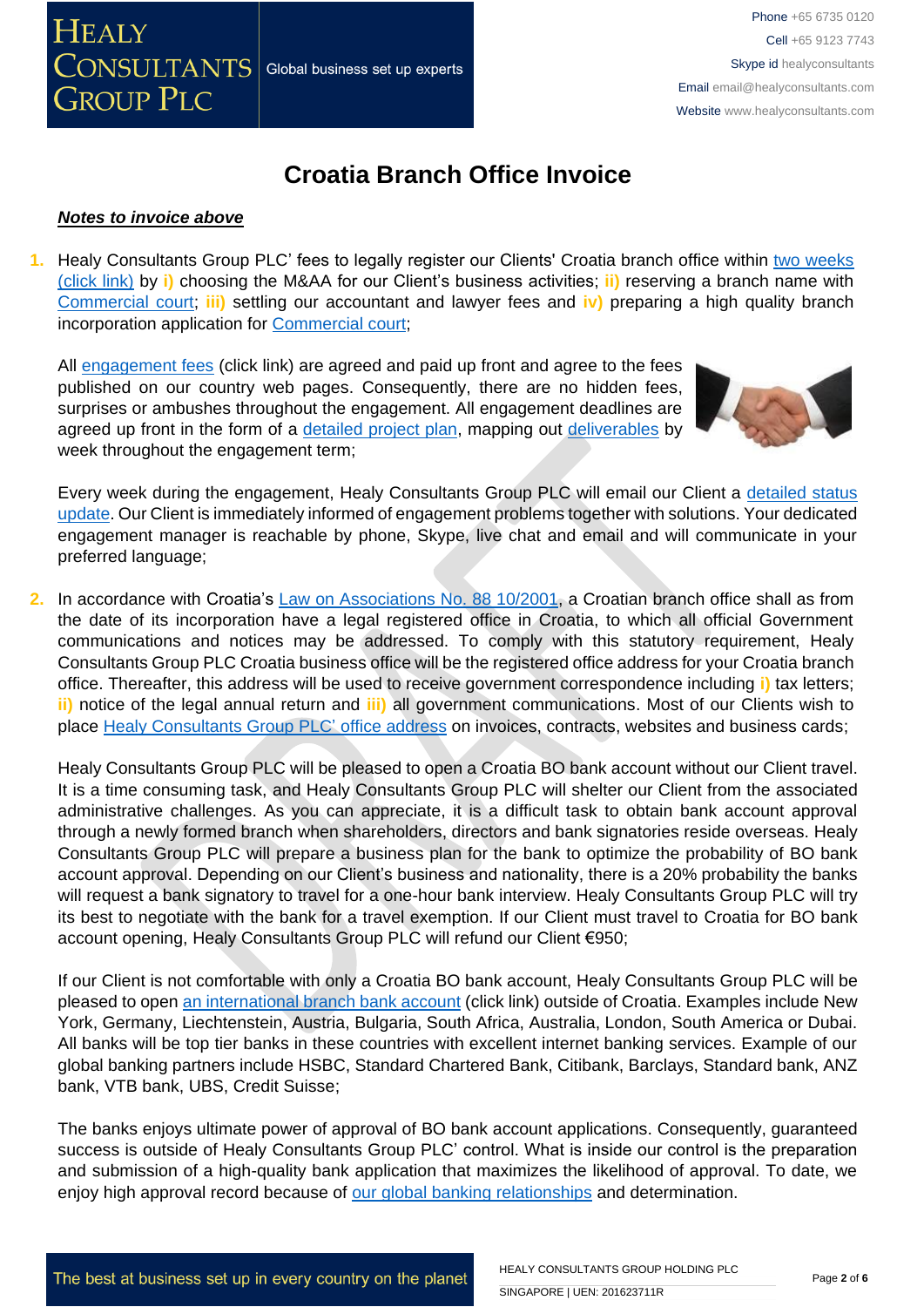

# **Croatia Branch Office Invoice**







Global banks continue to tighten BO bank account opening procedures, their internal compliance departments completing more thorough due diligence of Clients. Consequently, our Clients should expect the bank account approval period to take up to 8 weeks. Furthermore, global banks now require evidence of proof of business in the country where the BO bank account will be, including sales contracts or lease agreement;

- **3.** This fee is an estimate of government costs payable during your Firm's engagement. All government fee payments will be supported by original receipts and invoices. Examples of government costs include **i)**  reserve branch name with the [Commercial court;](http://www.vsrh.hr/EasyWeb.asp?pcpid=282) **ii)** Notarize memorandum and articles of association with the Notary at the [Commercial court;](http://www.vsrh.hr/EasyWeb.asp?pcpid=282) **iii)** order official branch seal with a certified local seal maker; **iv)** apply for statistical registration and **v)** post registration of the branch with the [Croatian Institute for Pension](http://www.mirovinsko.hr/)  [Insurance](http://www.mirovinsko.hr/) (HZMO);
- **4.** In accordance with Croatia'[s General Income Tax Act No. 147/08 2013,](http://www.porezna-uprava.hr/en_propisi/_layouts/in2.vuk.sp.propisi.intranet/propisi.aspx#id=pro117) each entity must register for income tax at the [Tax Administration Department](http://www.porezna-uprava.hr/Stranice/Naslovnica.aspx) of the [Ministry of Finance.](http://www.mfin.hr/en) VAT registration is compulsory for companies with annual turnover exceeding €30,000;
- **5.** For an active trading branch, these [accounting and tax](http://www.healyconsultants.com/croatia-company-registration/accounting-legal/) fees are an estimate of Healy Consultants Group PLC fees to efficiently and effectively discharge annual accounting and tax obligations. Following receipt of a set of draft accounting numbers from your branch, Healy Consultants Group PLC will more accurately advise accounting and tax fees. For a dormant branch, Healy Consultants Group PLC fees are only €950;
- **6.** All fees quoted in this invoice correspond to fees quoted [on Healy Consultants Group PLC's](http://www.healyconsultants.com/company-registration-fees/) website. Please review this invoice carefully to identify errors. During the rush of the business day, it is possible that Healy Consultants Group PLC inadvertently made fee calculation errors, typing errors or omitted services or omitted historic fee payments from Clients. In the unfortunate event you identify invoice errors, please revert to me directly re the same. I apologize in advance if I or my staff made invoice errors;
- **7.** Assuming our Clients re-engage Healy Consultants Group PLC in year 2, this fee is an estimate of the fees payable next year, 12 months after the date of branch registration;
- **8.** The fees quoted in this invoice are a prediction of the fees required to efficiently and effectively complete this engagement in a timely manner. If during the engagement Healy Consultants Group PLC realizes that the project is more complex than anticipated, requiring a large additional investment of time, my Firm will revert to request additional fees. If Healy Consultants Group PLC completes the engagement faster and more easily than expected, Healy Consultants Group PLC is happy to refund some fees to our Client;
- **9.** Branch business activities are limited to the activities undertaken by the parent company. The branch suffers a corporation tax of 20%. A branch can **i)** lease office premises; **ii)** issue sales invoices to Clients' and **iii)** sign local legal contracts. A branch can import and export goods;
- **10.** Engage Healy Consultants Group PLC to [project manage](http://www.healyconsultants.com/project-manage-engagements/) business set up in every country on the planet. We are the best in the [world](http://www.healyconsultants.com/best-in-the-world/) at what we do, timely completing the  $A$  to  $Z$  of every country engagement;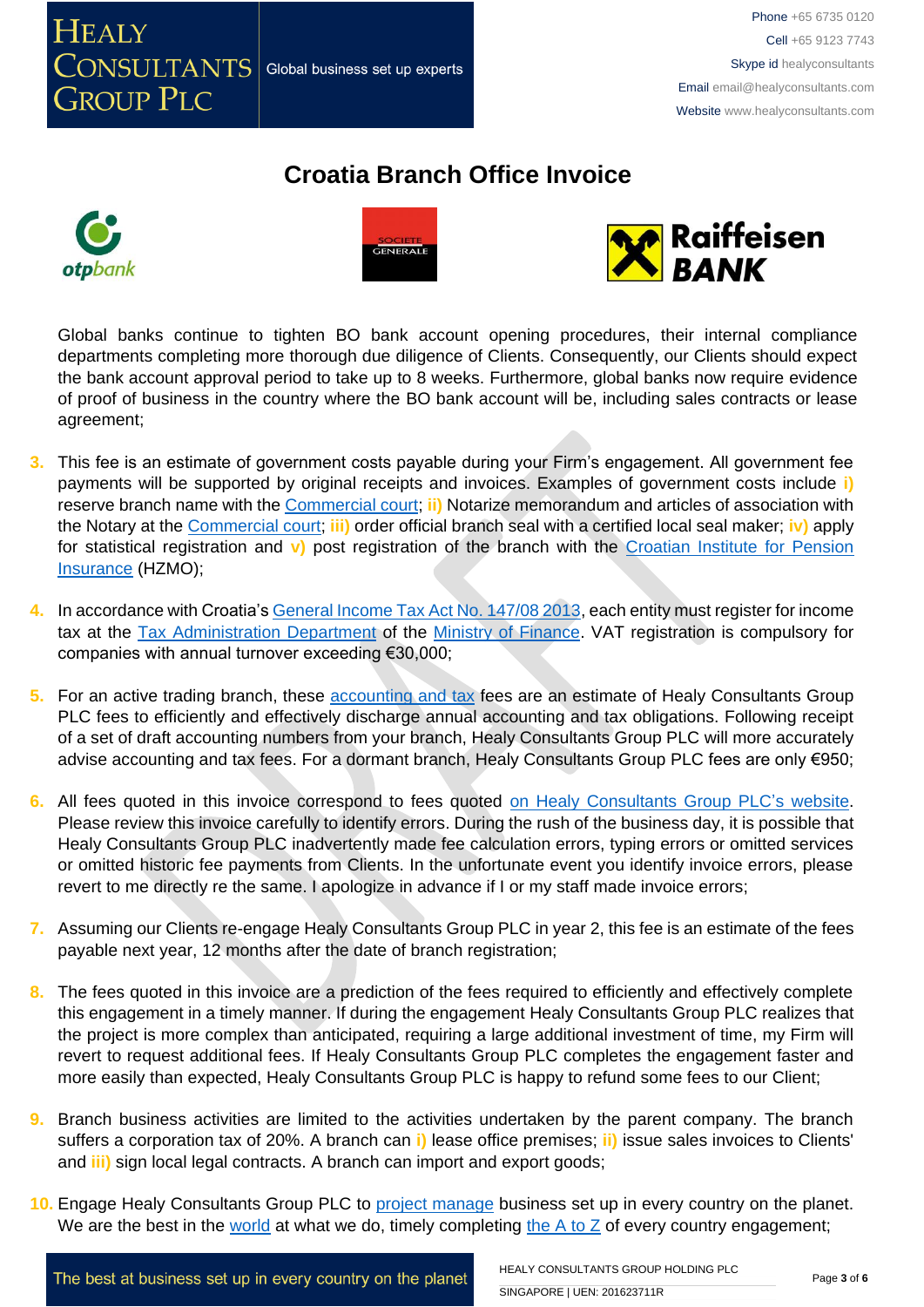Phone +65 6735 0120 Cell +65 9123 7743 Skype id healyconsultants Email [email@healyconsultants.com](mailto:EMAIL@HEALYCONSULTANTS.COM) Website [www.healyconsultants.com](http://www.healyconsultants.com/)

## **Croatia Branch Office Invoice**

- **11.** In accordance with the [Law on Associations No. 88 10/2001,](http://www.legislationline.org/documents/action/popup/id/5882) each Croatia branch office must have at least one individual country representative ordinarily resident in Croatia. If required, Healy Consultants Group PLC will be pleased to provide your firm with a professional nominee representative in Croatia. Our fee amounts to  $\epsilon$  2,200 per annum;
- **12.** If our Client and Healy Consultants Group PLC properly plan this engagement, our Clients' will *not* have to travel during this engagement. Healy Consultants Group PLC will efficiently complete branch registration and BO bank account opening in a timely manner without our Client presence. Instead, our Client will need to **i)** sign and get documents legalized in the embassy in their country of origin and **ii)** courier the originals to Healy Consultants Group PLC office;

Global business set up experts

**HEALY** 

CONSULTANTS

**GROUP PLC** 



- **13.** Depending on our Client's business and nationality, the Croatia Government may require a special regulatory license to carry on your business in the country. Healy Consultants Group PLC will assist our Client secure license approval; there may be additional engagement fees. However, the Government enjoys ultimate power of approval of branch registration and business licenses;
- **14.** In accordance with Croatia [Law on Associations No. 88 of October 11, 2001,](http://www.legislationline.org/documents/action/popup/id/5882) there is no minimum required issued share capital for a branch office;
- **15.** If required, Healy Consultants Group PLC will be pleased to assist your Firm to secure employee visa approvals. Our fee is €4,950 for the first employee, €3,950 for the second employee, €2,950 per employee thereafter. Our employee visa fees includes preparation of a quality visa application and submitting to the correct Government immigration officers. The Government enjoys ultimate power of approval of visa applications. Consequently, guaranteed success is outside of Healy Consultants Group PLC' control. What is inside our control is the preparation and submission of a high quality visa application that maximizes the likelihood of visa approval;
- **16.** Some of our Clients request Healy Consultants Group PLC to provide temporary shared [office space](http://www.healyconsultants.com/virtual-office/) for 6 months until their preferred business premises is found. If your Firm requires this service, our one-time fee is €950. Monthly rental thereafter is paid directly to the landlord, independently of Healy Consultants Group PLC;
- **17.** Monthly Government tax obligations include monthly payroll reporting, VAT and BO income tax return filing. If you need our help, Healy Consultants Group PLC can complete monthly Government reporting for a monthly fee of €860. Healy Consultants Group PLC monthly support will include **i)** receive in dropbox the monthly invoices from our client; **ii)** label monthly bank statement transactions; **iii)** preparation and submission of VAT returns and **iv)** submission of monthly employee payroll reporting;
- **18.** It is important our Clients are aware of their personal and corporate tax obligations in their country of residence and domicile. Let us know if you need Healy Consultants Group PLC help to clarify your local and international annual tax reporting obligations;
- 19. Some of our Clients engage Healy Consultants Group PLC to [recruit](http://www.healyconsultants.com/corporate-outsourcing-services/how-we-help-our-clients-recruit-quality-employees/) local employees. We have a lot of experience in this area and we are quite skilled at securing quality candidates for our Clients;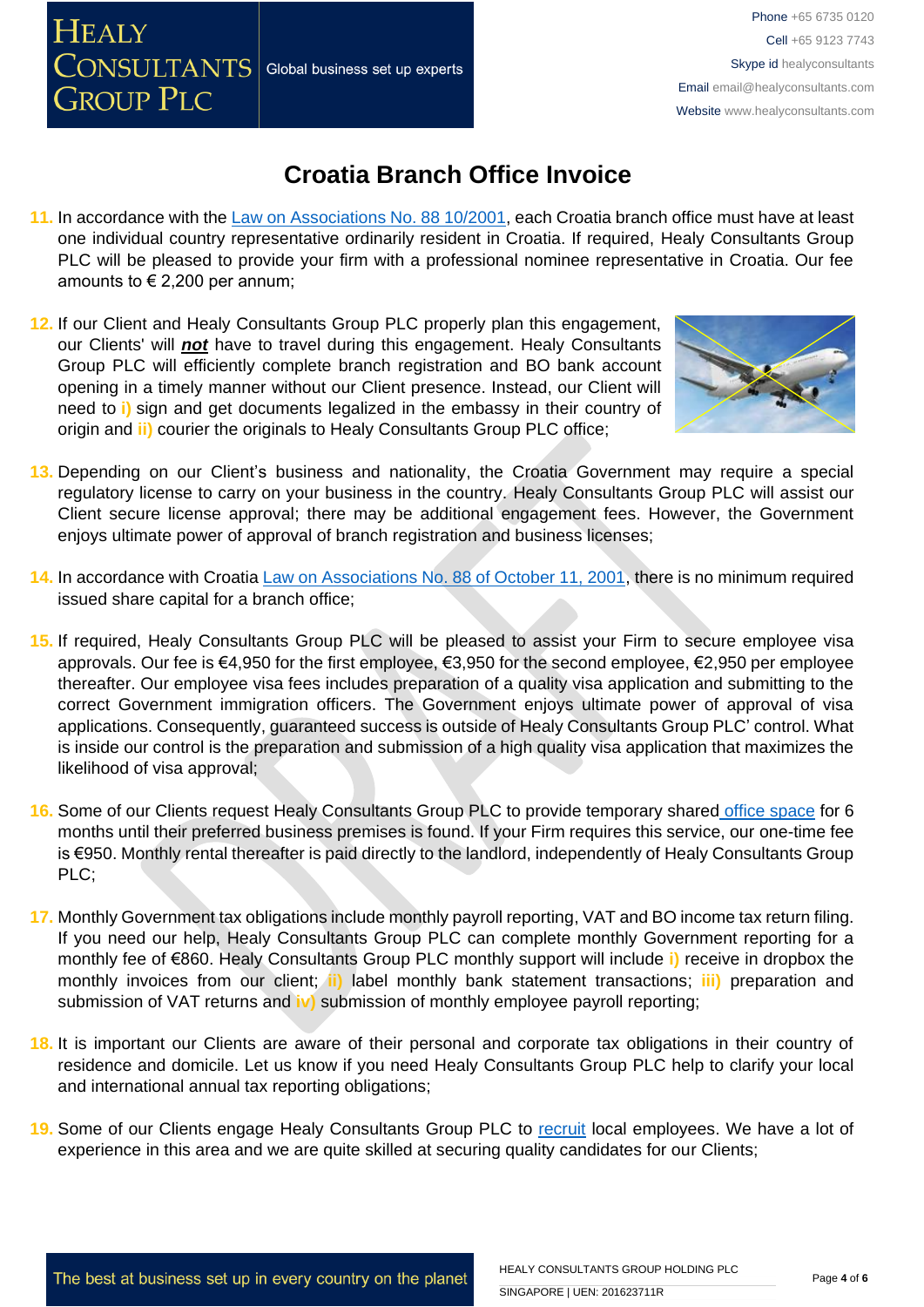## **HEALY** CONSULTANTS Global business set up experts **GROUP PLC**

## **Croatia Branch Office Invoice**

**20.** During the engagement, the parent company documents may need to be translated into the local language; before the Government and Bank approves branch registration and corporate bank account opening respectively. Consequently, our Client should budget for possible additional translation and embassy attestation fees. Either our Client or Healy Consultants Group PLC can complete this administrative task;

As always, Healy Consultants Group PLC will negotiate with all third parties to eliminate or reduce additional engagement costs. For transparency purposes, all third-party fee payments will be supported by original receipts and invoices. Examples of possible third-party payments include **i)** embassy fees; **ii)** notary public costs and **iii)** official translator fees;

- **21.** Some of our Clients require an [immediate country solution.](http://www.healyconsultants.com/turnkey-solutions/) With this strategy, within a day Healy Consultants Group PLC can supply our Client **i)** an existing dormant Croatia company number; **ii)** an already approved Croatia corporate bank account number and **iii)** a business address. Turnkey solutions are attractive to those entrepreneurs who wish to immediately close a country deal, sign a contract or invoice a customer;
- **22.** As stipulated on our [business website](http://www.healyconsultants.com/) and in section 3 of our engagement letter, Healy Consultants Group PLC will only commence the engagement following **i)** settlement of our fees and **ii)** completion and signing of our legal engagement letter;
- **23.** Healy Consultants Group PLC will only incorporate your BO after 75% of [due diligence documentation](http://www.healyconsultants.com/due-diligence/) is received by email. Healy Consultants Group PLC will only open a corporate bank account after 100% of the Client's original due diligence documentation is received by courier;
- **24.** During the annual renewal engagement with our Client, our in-house [Legal and Compliance Department](http://www.healyconsultants.com/about-us/key-personnel/cai-xin-profile/) reviews the quality and completeness of our Client file. Consequently, Healy Consultants Group PLC may revert to our Client to ask for more up to date [due diligence documentation;](http://www.healyconsultants.com/due-diligence/)
- **25.** To assist our Clients to minimize foreign exchange costs, we offer the payment in SG\$, Euro, Pounds or €. Kindly let me know in which currency your Firm prefers to settle our fees and I will send an updated invoice, thank you;

The best at business set up in every country on the planet